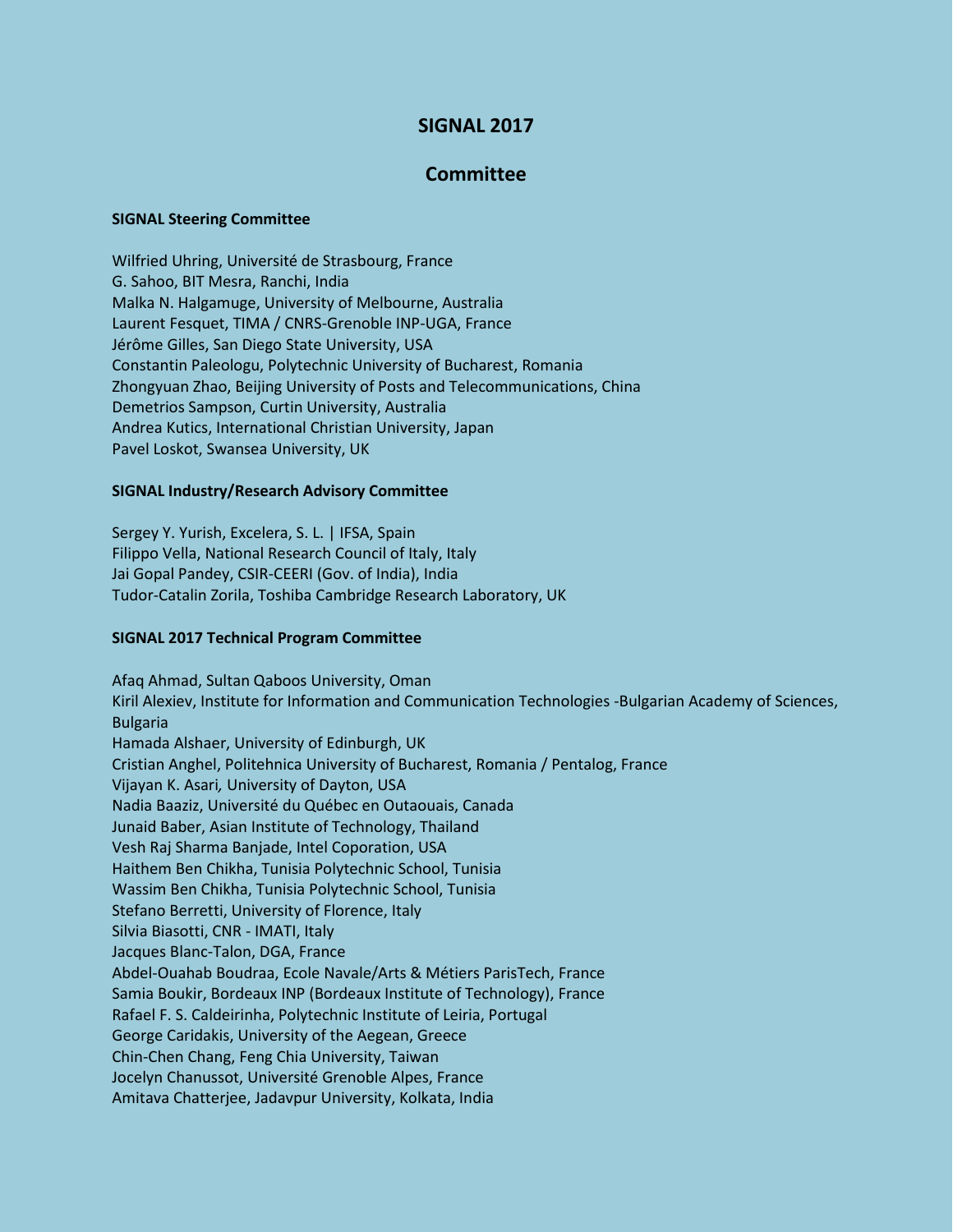Dmitry Chetverikov, Eötvös Loránd University (ELTE) / Institute for Computer Science and Control (MTA SZTAKI), Hungary Doru Florin Chiper, Technical University Gheorghe Asachi of Iasi, Romania Sheli Sinha Chaudhuri, Jadavpur University, India Matthew Davies, INESC TEC, Portugal António Dourado, University of Coimbra, Portugal Manuel Duarte Ortigueira, UNINOVA and DEE, Portugal Hossein Ebrahimnezhad, Sahand University of Technology, Iran Laurent Fesquet, TIMA / CNRS-Grenoble INP-UGA, France Subramaniam Ganesan, Oakland University, USA Jerome Gilles, San Diego State University, USA Rajesh Goel, Global Institute of Management & Emerging Technologies, Amritsar, India Karunesh Kumar Gupta, Birla Institute of Technology & Science**,** Pilani, India Phalguni Gupta, IIT Kanpur, India Malka N. Halgamuge, University of Melbourne, Australia Yanzhao Hou, Beijing University of Posts and Telecommunications, China Yanxiang Huang, IMEC International - Leuven, Belgium Yuji Iwahori, Chubu University, Japan Michel Jourlin, Jean Monnet University, Saint-Etienne, France Ajay Kakkar, Thapar University, India Li-Wei Kang, National Yunlin University of Science and Technology, Taiwan Sokratis K. Katsikas, Center for Cyber & Information Security | Norwegian University of Science & Technology (NTNU), Norway Wang Ke, Beijing University of Posts and Telecommunications, China Narendra Kohli, Harcourt Butler Technological Institute, India Constantine Kotropoulos, Aristotle University of Thessaloniki, Greece Jaroslaw Kozlak, AGH University of Science and Technology, Krakow, Poland Adam Krzyzak, Concordia University, Canada Andrea Kutics, International Christian University, Japan Gauthier Lafruit, Brussels University, Belgium Chunshu Li, Marvell inc., USA Yanjun Liu, Feng Chia University, Taiwan Pavel Loskot, Swansea University, UK Antal Nagy, University of Szeged, Hungary Kianoush Nazarpour, Newcastle University, UK Antonio J. R. Neves, University of Aveiro, Portugal Karie Nickson Menza, Kabarak University, Kenya Mario Mustra, University of Zagreb, Croatia L. Gustavo Nonato, University of Sao Paulo - Sao Carlos, Brazil Antonio Orsino, Tampere University of Technology, Finland Constantin Paleologu, Polytechnic University of Bucharest, Romania Giuseppe Palestra, University of Bari, Italy Jai Gopal Pandey, CSIR-CEERI (Gov. of India), India Giuseppe Patane', CNR-IMATI, Italy Danilo Pelusi, University of Teramo, Italy Zsolt Polgar, Technical University of Cluj Napoca, Romania Surya Prakash, Indian Institute of Technology Indore, India J. K. Rai, Amity University Uttar Pradesh, Noida, India